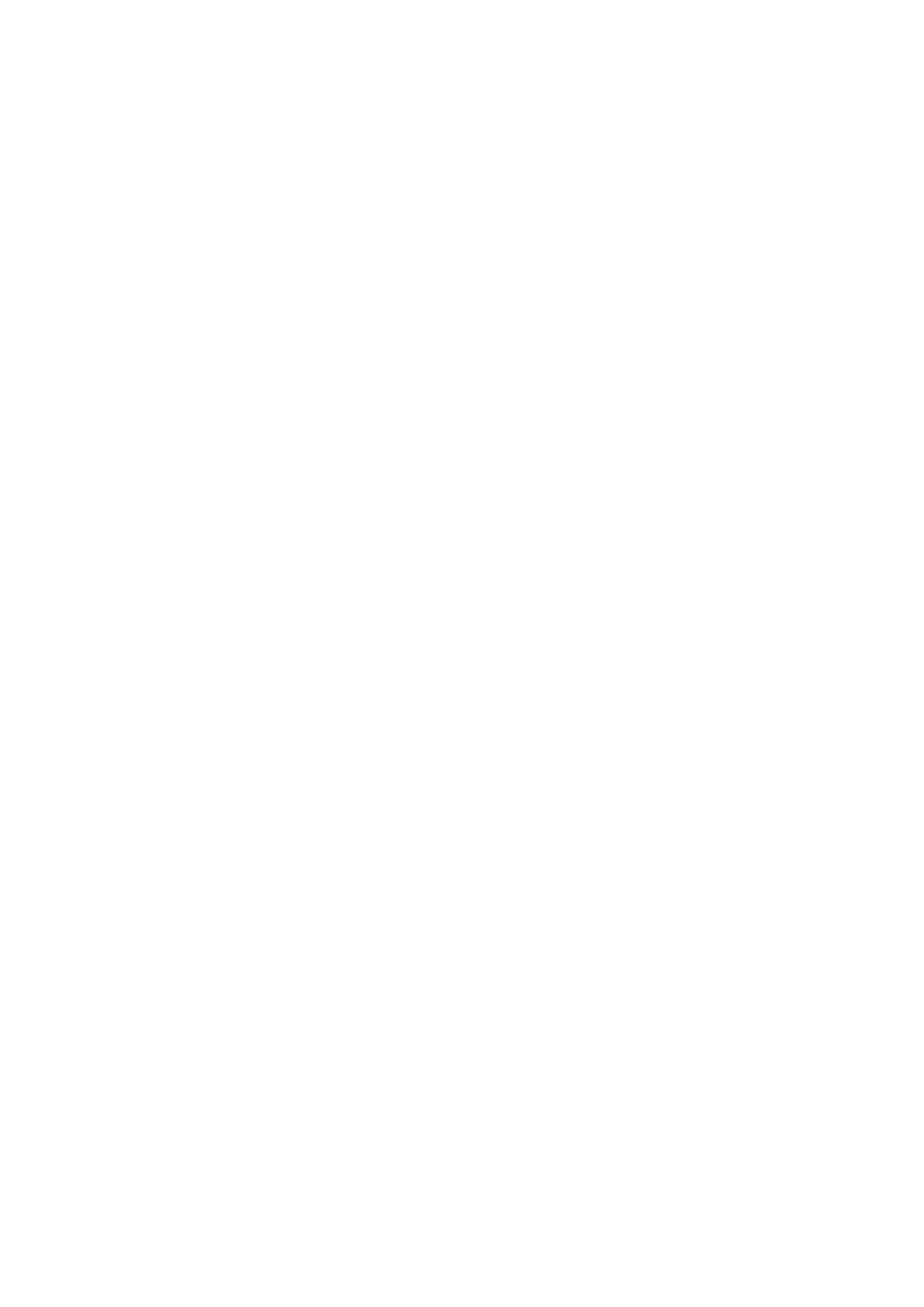such diverse fields as material science, meteorology, ecology, urban landscapes, economics and finance, soil sciences, and medical imaging. Papadopoulos and co. [11] working at the pore–particle scale, describe the use of the slit island method with image analysis to calculate fractal dimensions of soil pore perimeters.

 A basic principle to estimate fractal dimension is based on the concept of self-similarity. The property of self-similarity implies that the form of an object is invariant with respect to scale. In other words, a strictly self-similar object can be



(SEM) (Figure 1). SEM analyses of these collagen membranes indicate that a microporous architecture was created by modulating the processing of the membrane. SEM micrographs also indicated good homogeneity between these two materials. SEM analysis of the surface of the samples highlighted the presence of superficial irregularities and protuberances which confer certain porosity to the matrices. Fractal analysis based on micrographs electronic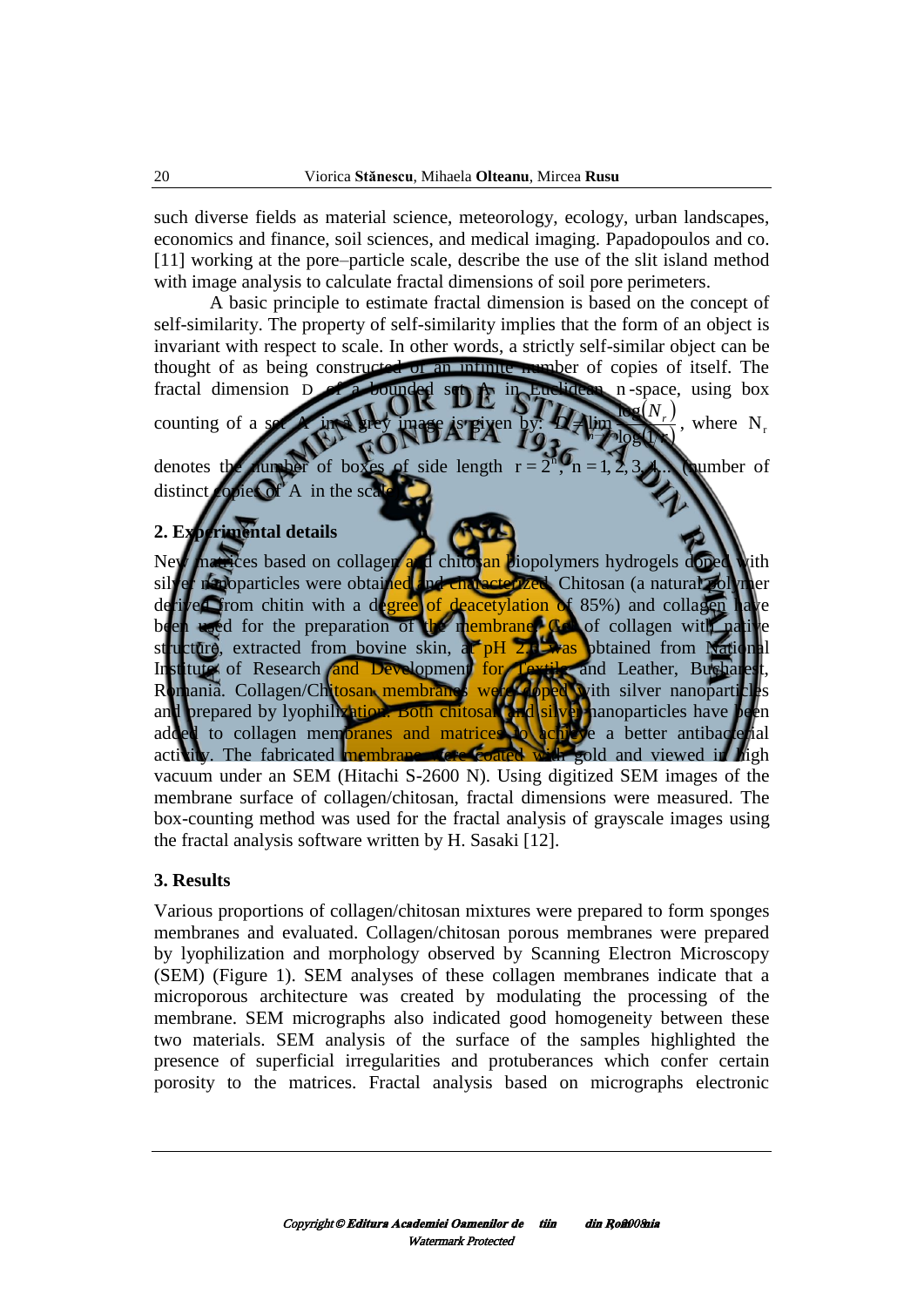microscopy SEM showed nanostructure features with self-similar properties on a large scale. Fractal dimensions calculated from SEM image analysis represented realistic values from approximately 2.50 to 2.38. A decrease in fractal dimension with increase in chitosan concentration is expected and observed. Using digitized images of the surface of the three membranes which have been prepared with different ratio between components, fractal dimension was calculated by the method of box-counting of grayscale with fractal analysis software. The fractal nature of the surface was revealed for this membranes and was obtained fractal dimensions of 2.50 for collagen: chitosan (1:0); 2.39 for collagen: chitosan (2:1); 2.38 for collagen: chitosan (1:1). Modification collagen matrix with chitosan decreases the fractal dimensionality revealing change complexity of hybrid material surface.



**Figure 1.** Views by SEM a) collagen: chitosan (1:0); b) collagen: chitosan (2:1); c) collagen: chitosan (1:1).

We have seen modification of the fractal dimension of the TEM images of silver nanoparticles prepared by chemical reduction with sodium citrate using different AgNO<sub>3</sub> concentrations which control the aggregation processes. At the beginning an increase in AgNO<sub>3</sub> from  $1 \times 10^{-3}$  M AgNO<sub>3</sub> to  $3 \times 10^{-3}$  M AgNO<sub>3</sub> increased fractal dimensions from 2.59 to 2.70 corresponding to the presence aggregates of silver nanoparticles. The fractal dimension increases with the size and the complexity of the aggregate having a more compact morphology. Values approaching 3 for a three dimensional indicates a high degree of compaction whilst values approaching 1 indicates a very loose and open structure.

## **4. Conclusions**

In this work we pointed out the importance of the concept of fractal structure of the fractal structure concept in physical characterization of materials. Fractal dimensions of the studied materials were found to be in the range of  $2 < D < 3$ . Fractal analysis based on micrographs electronic microscopy SEM images shows nanostructure features with self-similar properties on a large scale. The porosity of collagen matrix can be controlled by chitosan content; as the content of chitosan was increased, the fractal dimension decreased. Scanning electron microscopy indicated that the addition of chitosan greatly influences structure and change collagen fibres cross-linking, reinforcing the structure and increasing pore size.